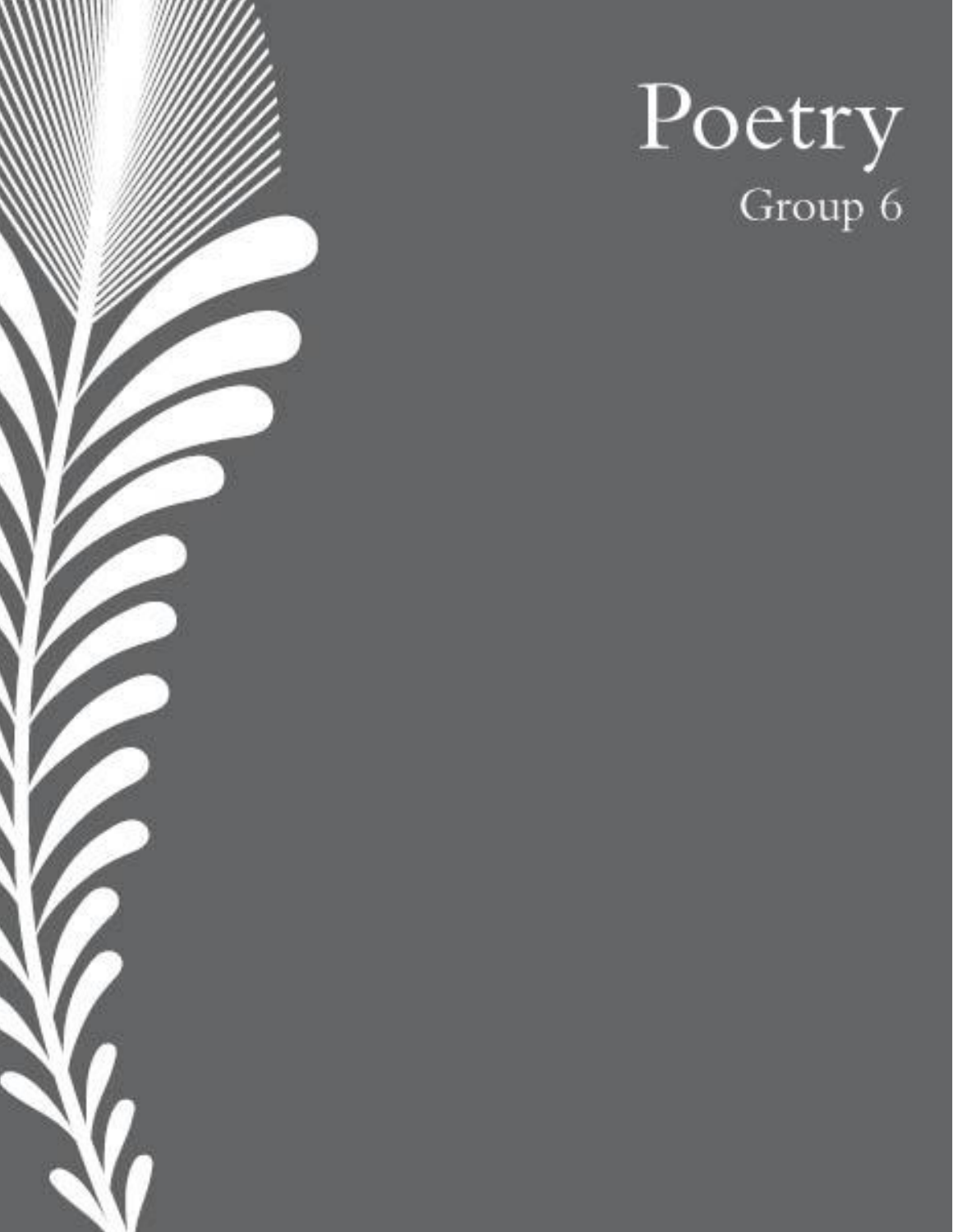### Mogao Caves

Korean International School Springboard, Chen,  $Ue - 13$ 

Reaching up to the sky Opening a gate to a temple Close to Dunhuang in China Kenneth worships the Buddha in a cave Young men like him are all impressed

### Mogao Caves

Korean International School Springboard, Choi, Mattea Abbey  $-13$ 

Caves of the holy carved mountains. History says it shone because of the golden light. Ideas came from the legend of the Silk Road. Nothing but sand rocks and the strong wind. The name of Dunhuang's temple is Mogao Grottoes.

## 3 Mice

Korean International School Springboard, Chu, Ka Lok  $-11$ 

Three mice went in a temple. One stepped on a staple; One went in the cave; One was not so brave. I gave each an apple Oh no! It got trampled!

## Creepy Dark Cave

Korean International School Springboard, Robin, Asher  $-9$ 

It was cold. It was damp. It was creepy and chilly and scary. There is the Mogao Cave.

I stumble and I trip. I tiptoe and I reach. It's so quiet!

"Eek!" WHAT IS THAT? Here is a Buddha. He is a stone. He has a smile. He is gentle and good and kind. Here is the Mogao Cave.